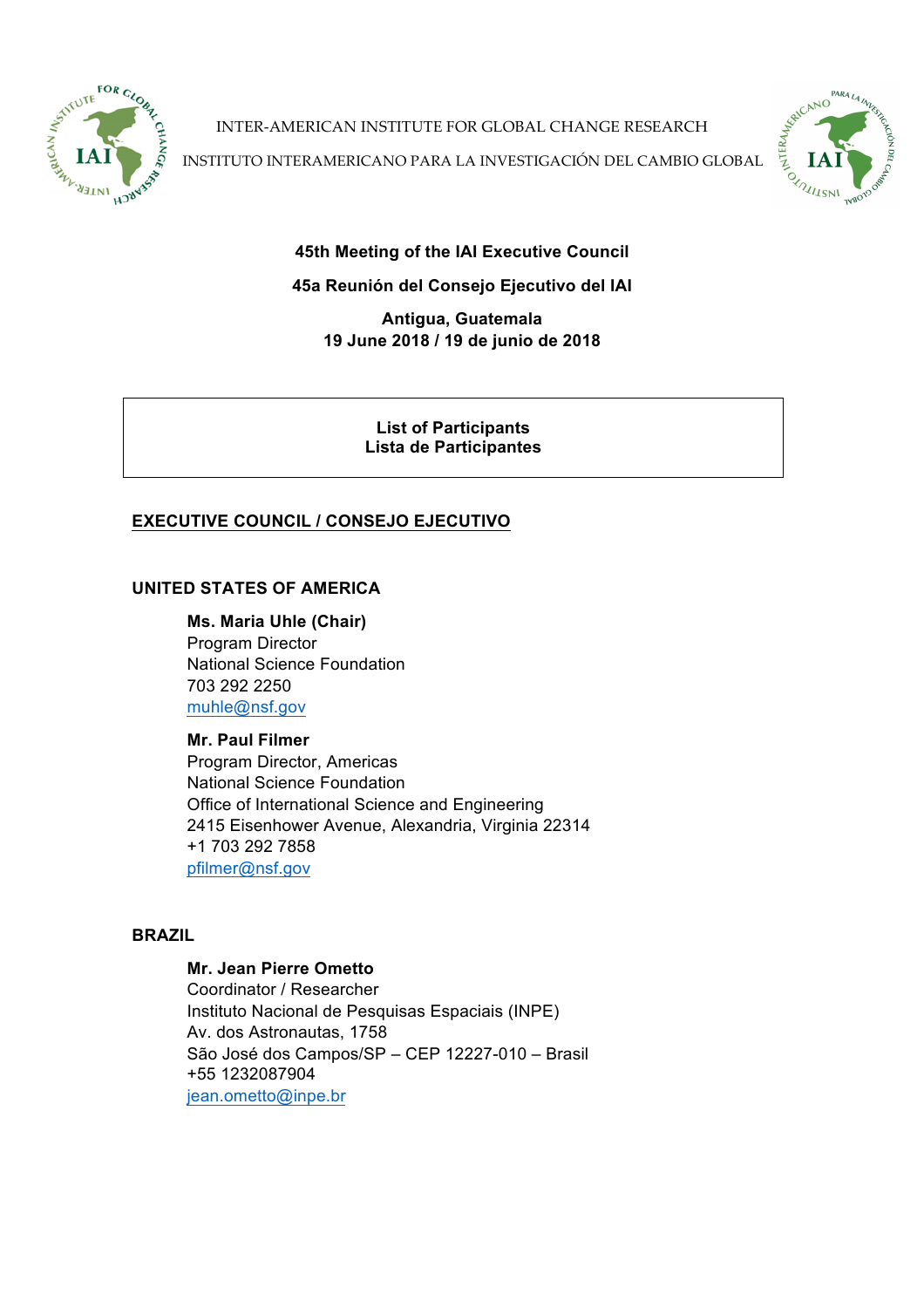## **CHILE**

### **Ms. Gladys Santis (Vice-Chair)**

Representante IAI Chile, Oficina Cambio Climático Ministerio del Medio Ambiente Chile San Martín 73, Piso 8 Santiago, Chile 56225735790 gsantis@mma.gob.cl

### **COSTA RICA**

## **Mr. Roberto Villalobos Flores**

Instituto Meteorológico Nacional de Costa Rica Barrio Aranjuéz, San José 506 2222 5616 ext 201 rvilla@imn.ac.cr roberto.villalobos@gmail.com

## **PANAMA**

### **Ms. Luz Graciela Cruz Quijada**

Coordinadora de Proyectos I + D Secretaría Nacional de Ciencia, Tecnología e Innovación (SENACYT) Edificio 205, Ciudad del Saber República de Panamá +507 517 0033 lcruz@senacyt.gob.pa

### **Ms. Milagro Mainieri**

Ingeniera Secretaría Nacional de Ciencia, Tecnología e Innovación (SENACYT) Edificio 205, Ciudad del Saber República de Panamá +507 517 0031 mmainieri@senacyt.gob.pa

## **OBSERVERS / OBSERVADORES**

### • **IAI PARTIES / PARTES DEL IAI**

### **ECUADOR**

### **Ms. Ingrid Paola Angulo Cortez**

Especialista en Cooperación Internacional Embajada de Ecuador en Guatemala 4ª Avenida 12-60 Zona 14 2368 0397 iangulo@cancilleria.gob.ec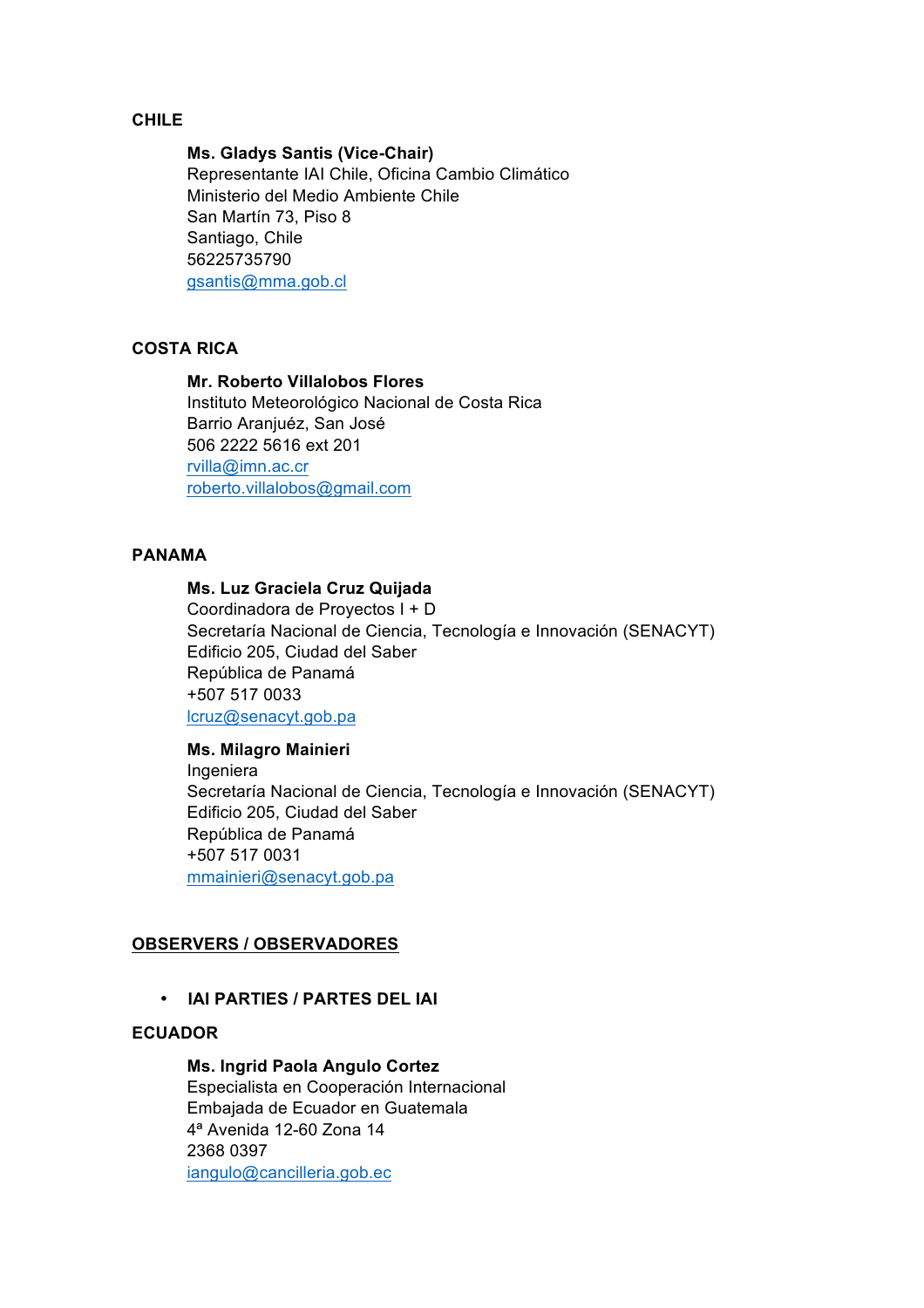### **GUATEMALA**

**Mr. Oscar Manuel Cobar Pinto** Secretario Nacional de Ciencia y Tecnología SENACYT Guatemala 3ª Avenida 13-28 Zona 1, Guatemala +502 2317 2618 ocobar@concyt.gob.gt

### **PERU**

#### **Mr. Carlos Rossi**

Ministro Consejero Embajada del Perú en Guatemala 13 Calle 14-24, Zona 13, Guatemala +502 42209347 carlorossi@hotmail.com

### **URUGUAY**

# **Mr. Gabriel Aintablian**

Vicepresidente Instituto Uruguayo de Meteorología (Inumet) Barrios Amorín 1488 CP 11200 Montevideo, Uruguay +598 99 613 531 vicepresidente@inumet.gub.uy

## • **ASSOCIATES OF THE INSTITUTE / ASOCIADOS DEL INSTITUTO**

### **CIESIN**

## **Ms. Susana Beatriz Adamo**

Research Scientist Center for International Earth Science Information Network (CIESIN) Columbia University 61 Route 9W, Palisades, NY 10964 USA +1 845 365 8966 sadamo@ciesin.columbia.edu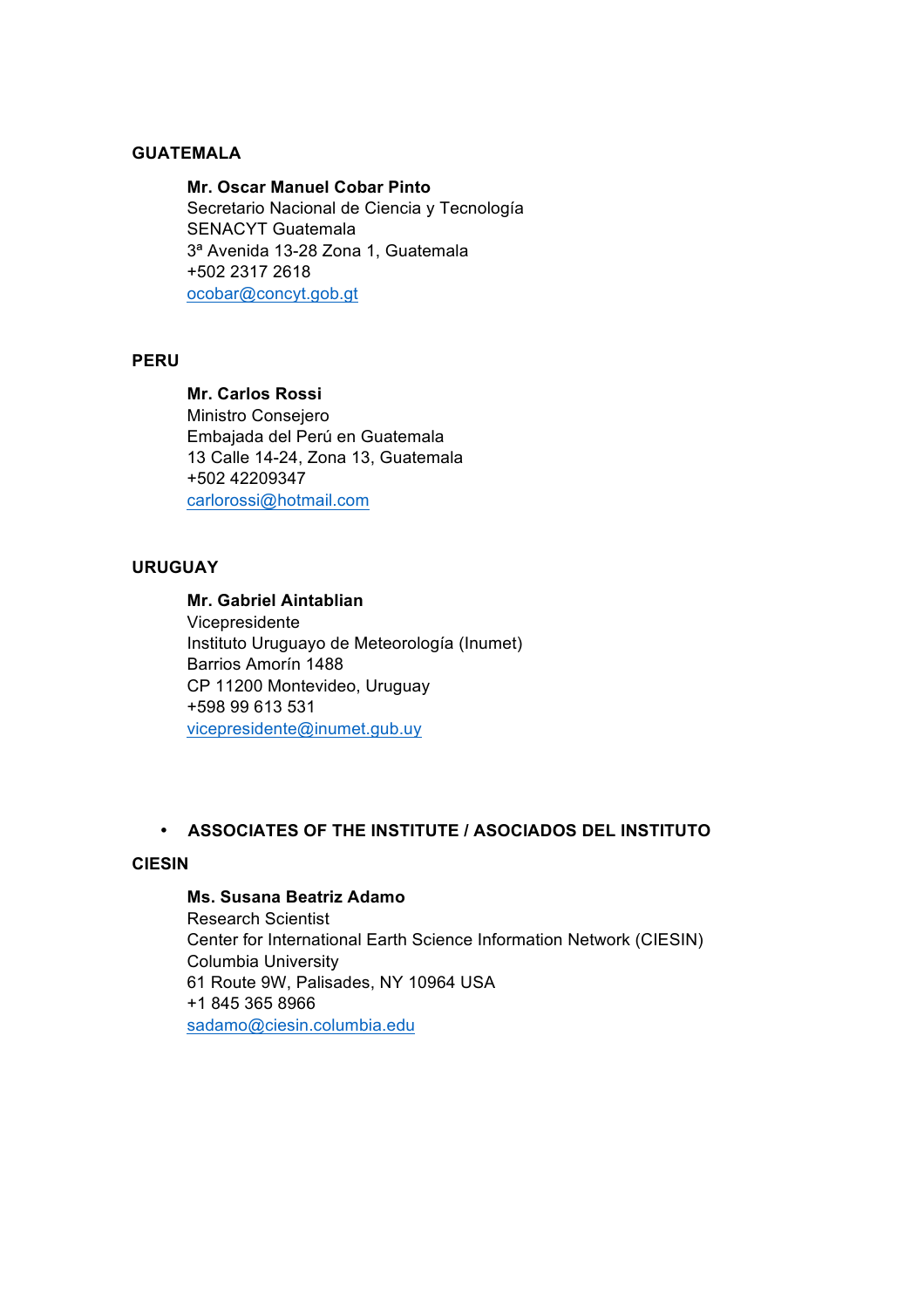# **FAPESP**

## **Mr. Reynaldo Luiz Victoria** Professor São Paulo Research Foundation (FAPESP) Carolina Mendes Thame 730 13390-000 Rio das Pedras, SP, Brasil +55 19 98114 9176 reynado.victoria@gmail.com

## • **INSTITUTIONS / INSTITUCIONES**

## **APN**

# **Mr. Tsutsui Seiji**

**Director** Asia-Pacific Network for Global Change Research (APN) APN Secretariat East Building 4F, 1-5-2 Wakinohama Kaigan Dori Kobe JAPAN 502 2364 0336 stsutsui@apn-gcr.org

### • **IAI INVESTIGATORS / INVESTIGADORES DEL IAI**

## **Mr. Arturo Sanchez-Azofeifa**

Professor University of Alberta Earth and Atmospheric Sciences Department University of Alberta, Edmonton, Alberta, T6G2E3 +1 780 905 0814 arturo.sanchez@ualberta.ca

## **Mr. Christopher Scott**

**Director** Udall Center for Studies in Public Policy University of Arizona 803 E. 1<sup>st</sup> St, Tucson, AZ, USA +1 520 626 4393 cascott@email.arizona.edu

• **SAC**

# **Mr. Edwin Castellanos (Chair)**

Dean of Research Universidad del Valle de Guatemala 18 Av. 11-95 zona 15 Guatemala, Guatemala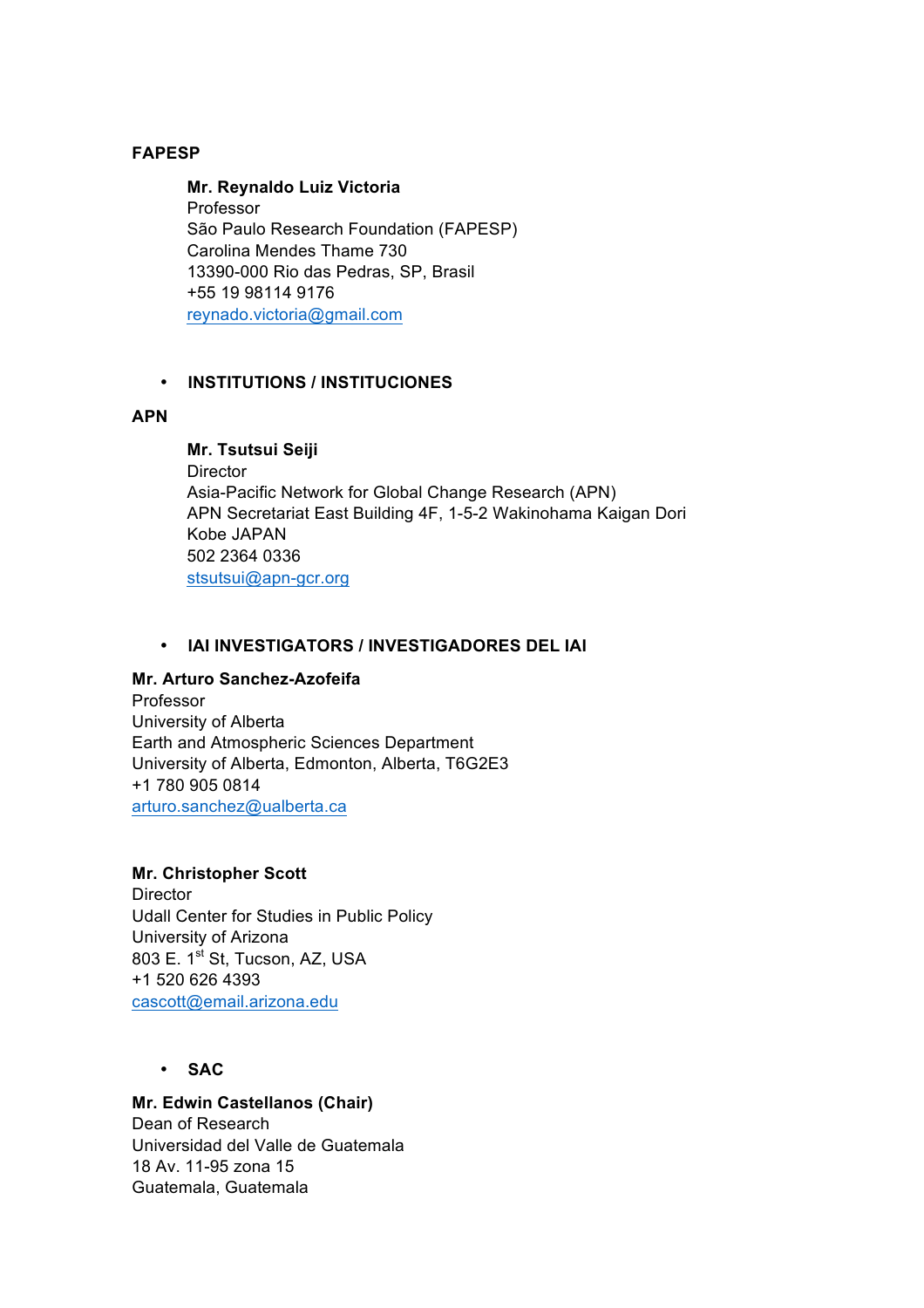(502) 2364 0336 ecastell@uvg.edu.gt

### **Mr. Antonio Rocha Magalhães**

SQS 315 – Bloco A – Ap. 104 55 61 32451081 armagalhaes@gmail.com

## **Ms. Elena Abraham**

Professor of Environmental Research **CONICET** Av. Ruiz Leal s/n Parque General San Martín Mendoza, Argentina +54261155320062 abraham@mendoza-conicet.gob.ar

## **Mr. Josh Tewksbury**

Director, Colorado Global Hub Future Earth 4001 Discovery Drive Boulder, Colorado 80301 206 890 7666 josh.tewksbury@futureearth.org

## **Ms. Tereza Cavazos**

Center for International Earth Science Information Network (CICESE) Carretera Ensenada – Tijuana #3918 Zona Playitas, B.C., Mexico +52 646 118 6562 tcavazos@cicese.mx

• **SPAC**

## **Ms. Brigitte Baptiste (Chair)** Instituto de Investigación de Recursos Biológicos Alexander von Humboldt Calle 28A # 15-09 Bogotá D.C. Colombia +573174348073 brigittebaptiste@humboldt.org.co

## **Ms. Evelia Rivera Arriaga**

Instituto EPOMEX, University of Campeche Av. Héroe de Nacozari #480 Campeche CP 24029 México